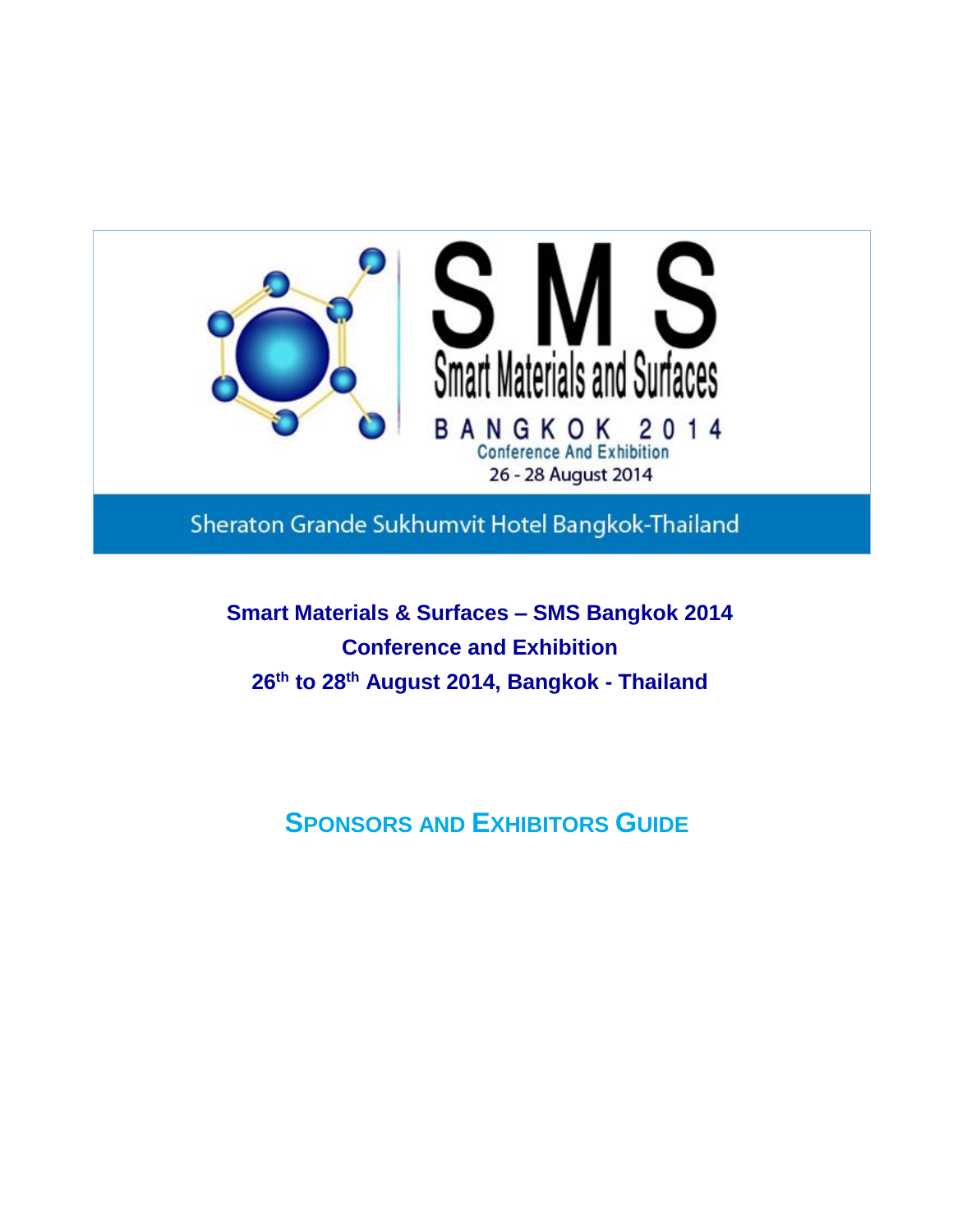The **Smart Materials and Surfaces - SMS Bangkok 2014** is a three days event targeting researchers interested in the design, modification, characterization and applications of **Novel Smart & Active Surfaces, coatings and Materials**. The goal of the conference is to provide a global platform for researchers and engineers coming from academia and industry to present their research results and activities in the field of Intelligent Materials science and engineering. The conference will provide opportunities for the delegates to exchange face-to-face their novel ideas and experiences with the international experts during plenary & invited talks, oral presentations and poster sessions.

The Smart Materials & Surfaces SMS Bangkok 2014 conference represents a powerful and unique opportunity to interact with a range of researchers all interested in creating and applying modified surfaces and materials. Sessions will include (but not restricted to):

- **Development and Characterization of Multifunctional and Smart Materials/ Surfaces/ Coatings**
- **Characterisation/ Properties of Active Materials/ Surfaces/ Coatings**
- **Smart Materials/ Coatings Applications**

The conference offers a number of options to highlight the profile of your organization through sponsorship and exhibition space.

# **Why become a sponsor?**

- An opportunity to rise the knowledge of your organization activities within the **scientific community**, the **industrial world** and the **decision makers**,
- It is a significant contribution to:
	- Highlight the activities and relevance of Smart Materials and Surfaces at international level,
	- Stimulate funding, investment and cooperation opportunities,
	- Promote Smart Materials and Surfaces to the wider community, including young researchers
	- Promote responsible innovation
- You can benefit of the available options to **acknowledge your sponsorship**, through the Conference printed and web-based material and on-site services,
- Your staff can participate to the event and communicate with professionals from industry and academic community.

# **The following packages are available to suit your promotional requirements:**

# **Platinum Sponsor € 5.000**

Included within the platinum sponsorship:

- Sponsor zip roll or poster in the main auditorium or registration area \*;
- Sponsor's corporate logo visible on all documentation relating to the Conference including:
	- o The participant bag (handed to all the participants)
	- o The handbook (handed to all the participants)
	- o The online book of abstracts
- Sponsor catalogue or brochure in the participant bag (max 8 pages)
- Sponsor's logo under the conference sponsors' page with a link to the sponsor's web site and short description text.
- 2 free registrations included

\* Realization at sponsor's expenses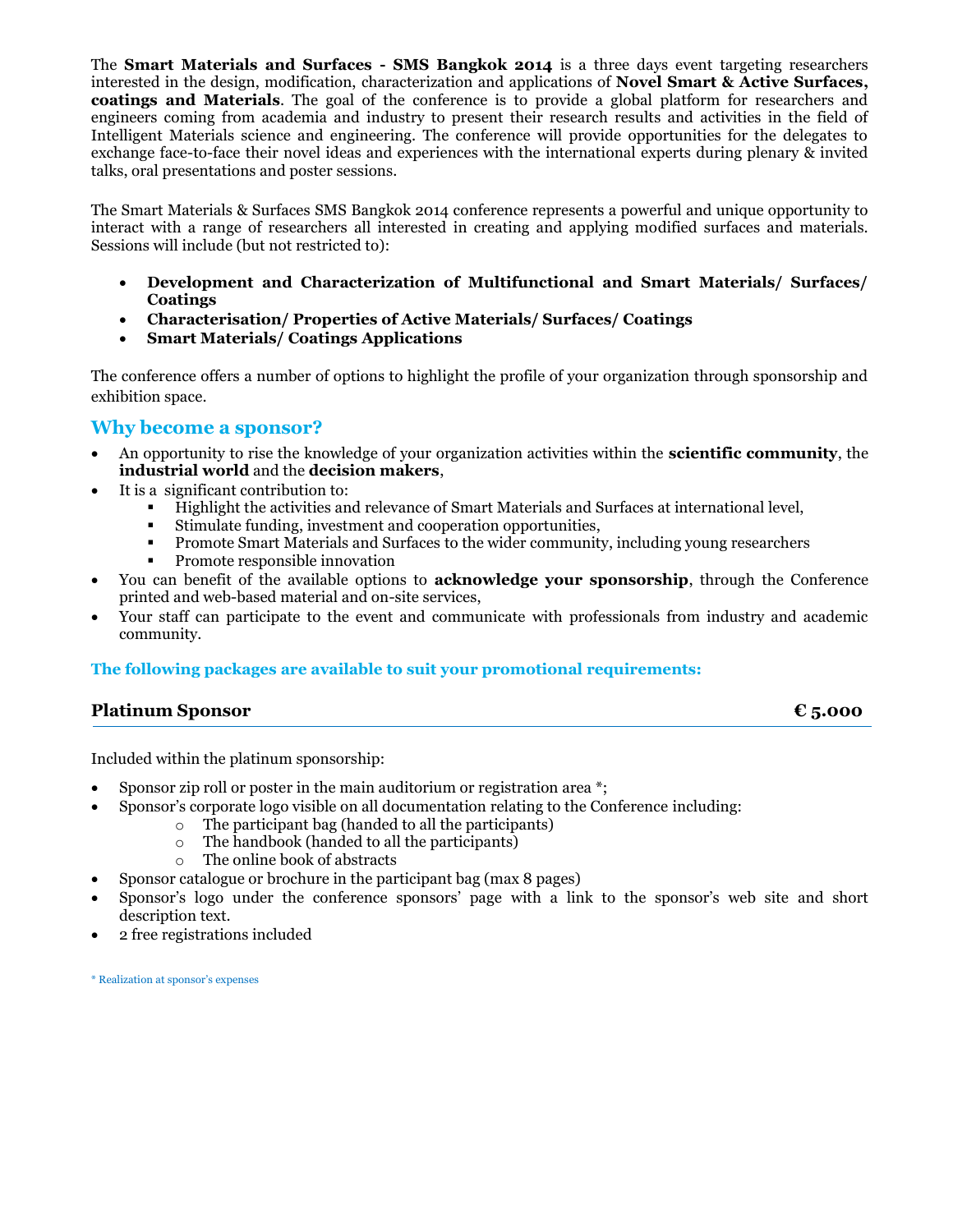# **Gold Sponsor € 3.000**

Included within the gold sponsorship:

- Sponsor zip roll in the main auditorium or registration area \*;
	- Sponsor's corporate logo visible on all documentation relating to the Conference, including
		- o The handbook (handed to all the participants)
			- o The online book of abstracts
- Sponsor catalogue or brochure in the participant bag (max 4 pages)
- Sponsor's logo under the conference sponsors' page with a link to the sponsor's web site.
- 2 free registrations included

\* Realization at sponsor's expenses

| $\epsilon$ 2.000 |
|------------------|
|                  |

Included within the Silver sponsorship:

- Sponsor's corporate logo visible on all documentation relating to the Conference, including
	- o The handbook (handed to all the participants)
	- o The online book of abstracts
- Sponsor's logo under the conference sponsors' page with a link to the sponsor's web site.
- 1 free registration included

# **Bronze Sponsor € 1.000**

Included within the Bronze sponsorship:

Sponsor's logo under the conference sponsors' page with a link to the sponsor's web site.

| <b>Lunch Sponsorship</b> | $\epsilon$ 3.000 |
|--------------------------|------------------|
|                          |                  |

Included within the Lunch sponsorship:

- Sponsor zip roll in the lunch area;
- Sponsor will have full access (2 representatives max) to the conference audience for networking (brochures, business cards, …)
- 1 free registration included

# **Why become an exhibitor?**

- **Exhibiting provides a good opportunity to showcase your products and services** and meet with key international Smart Materials and Nanotechnology players. This opens new business opportunities for your organization.
- **Establish and strengthen your company's standing** within the scientific community and maximize your exposure in the Smart Materials area.

**The following packages are available to suit your promotional requirements (Other solutions available upon request):**

# **Exhibition Plus € 2.500**

Included within the exhibition plus package:

- $\bullet$  6 m<sup>2</sup> area, with two chairs and a table,
- 2 free registration included (coffee breaks and lunches included for the 3 days event)

# **Exhibition Standard € 2.000**

Included within the exhibition standard package:

- 4 m<sup>2</sup> area, with two chairs and a table,
- 2 free registration included (coffee breaks and lunches included for the 3 days event)